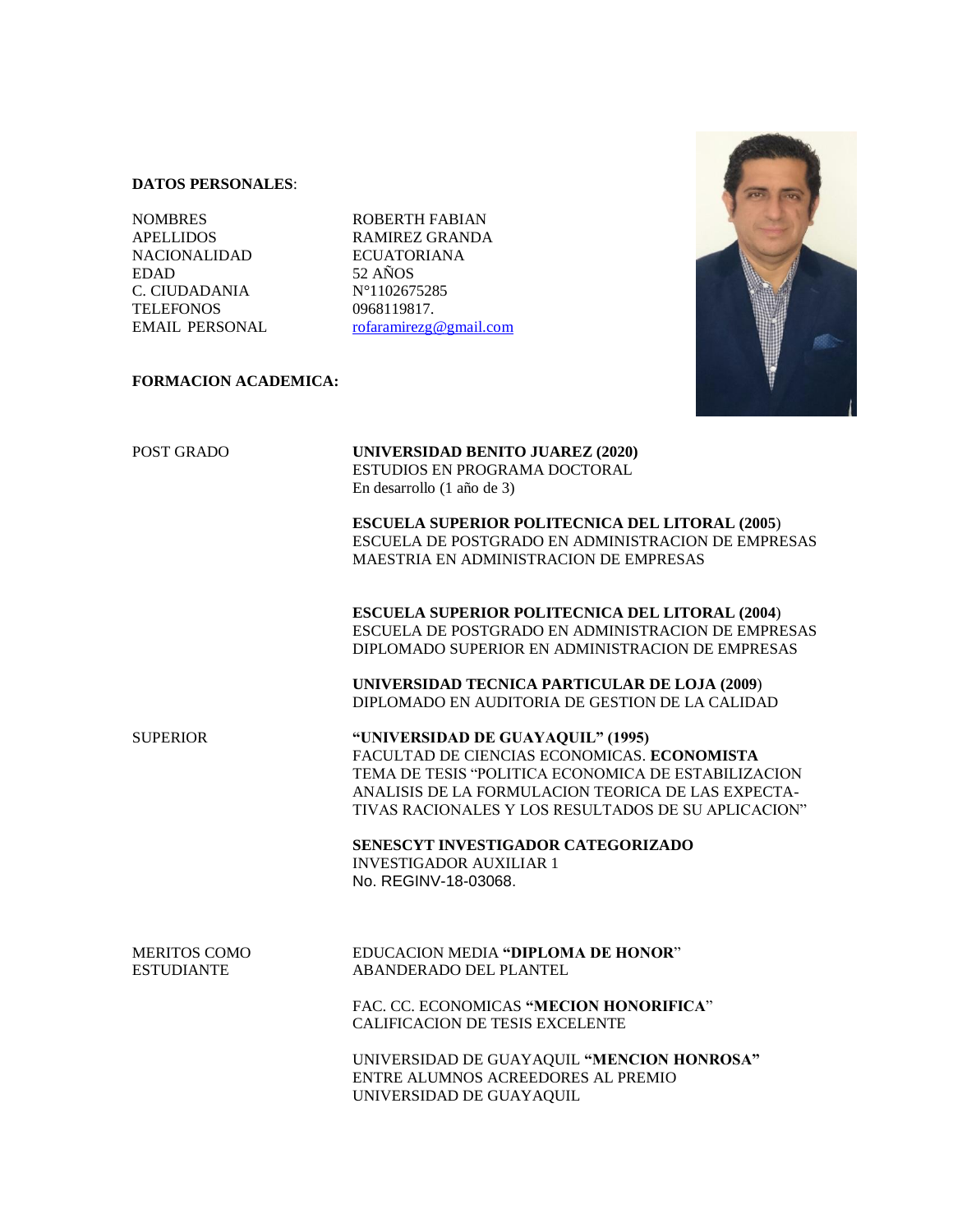CURSOS **INGLES**: PRINCIPIANTE -INTERMEDIO-AVANZADO CENTRO ECUATORIANO NORTEAMERICANO. Guayaquil.

> **INGLES**: PRINCIPIANTE -INTERMEDIO-AVANZADO UNIVERSIDAD ESTATAL DE MILAGRO 2010.

**COMPUTACION**: DOS-WINDOW-WORD-EXCEL IDEPRO- CAMARA DE COMERCIO DE GUAYAQUIL.

**CONTABILIDAD – CONTROL DE GESTION – CONTRATACION PUBLICA –**  CONTRALORIA GENERAL DEL ESTADO

**SEMINARIO DE BALANCED SCORECARD** UNIVERSIDAD ESTATAL DE MILAGRO

**SEMINARIO TALLER: EVALUACION Y ACREDITACION DE INSTITUCIONES DE EDUCACION SUPERIOR DEL ECUADOR CONEA** 

**I CURSO TALLER: PLANIFICACION ESTRATEGICA Y OPERATIVA PARA UNIVERSIDADES** UNEMI - AMDE

**OTROS**: COMERCIO EXTERIOR, FIDEICOMISO, ETC.

**SEMINARIO TALLER DISEÑO Y METODOLOGIA DE LA INVESTIGACION** UNEMI - 2009

**SEMINARIO TALLER FORMACION DE FACILITADORES** UNEMI - 2010

**CURSO AUDITOR INTERNO ISO 9001 - 2008** COTECNA – 2010

**PROGRAMA DE HABILIDADES GERENCIALES** TBL THE BOTTOM LINE 2010

**MANEJO DE MODELO DE GESTION ACADEMICA. DOCENCIA Y ACERTIVIDAD** UNIVERSIDAD ESTATAL DE MILAGRO 36 HORAS OCTUBRE 2010

**CURSO GERENCIA POR RESULTADOS** PIRAMIDE DIGITAL AGOSTO 2011

**CURSO MODELO EDUCTIVO UNINERSIDAD ESTATAL DE MILAGRO** ABRIL 2011 40 HORAS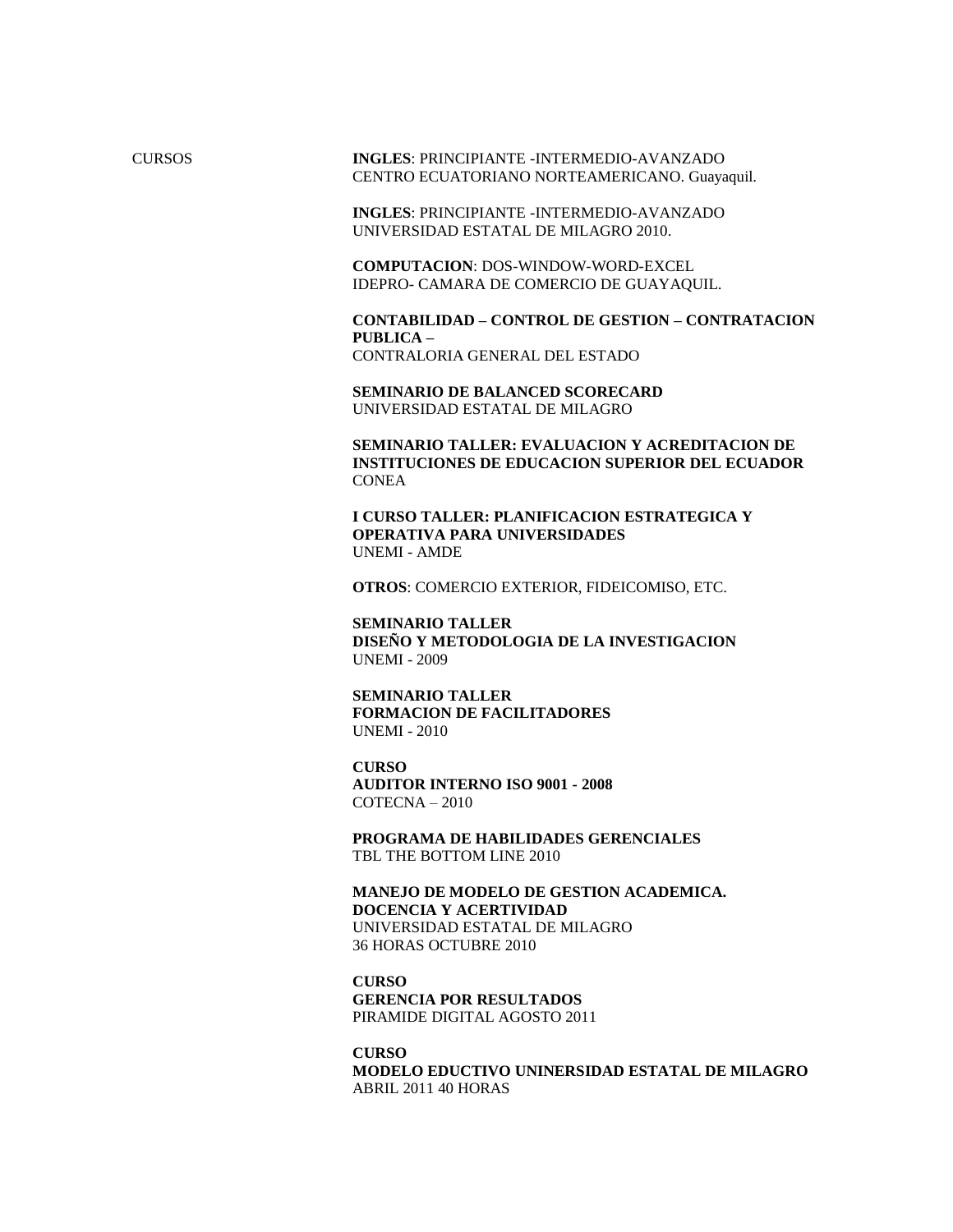#### **CURSO**

**METODOLOGIA DE INVESTIGACION Y LECTURA CRITICA** FLACSO – ECUADOR DIC/2012 ENERO/2013 40 HORAS.

**SEMINARIO TALLER METODOLOGIA DE INVESTIGACION** EPUNEMI – UNEMI JULIO - AGOSTO/2013 96 HORAS.

**CURSOS DOCENTE INVESTIGADOR UNIVERSIDAD ESTATAL DE MILAGRO** DICIEMBRE 2016 A DICIEMBRE 2017

**CURSO PERFECCIONAMIENTO A LA INVESTIGACION UNIVERSIDAD DE GUAYAQUIL** 120 HORAS DE ENERO A MARZO 2018

**CURSO PRESENCIAL DE INGLES EN LA CIUDAD DE CHICAGO USA ESCUELAS ELS NIVEL ALCANZADO INICIAL AVANZADO**  360 HORAS NOVIEMBRE DICIEMBRE DEL 2016 Y ENERO 2017

**CURSO PRESENCIAL DE INGLES UNIVERSIDAD DE GUAYAQUIL MODULO V NIVEL INTERMEDIO**  60 HORAS MAYO -SEPTIEMBRE 2017

**CURSO PRESENCIAL DE INGLES UNIVERSIDAD DE GUAYAQUIL MODULO VI NIVEL INTERMEDIO ALTO** 60 HORAS OCTUBRE 2017-ENERO 2018

### **CURSO PSICOLOGIA APLICADA AL MERCADO DE VALORES** DICTADO POR JOSE ANTONIO MADRIGAL EN ESPAÑA CIUDAD

DE VALENCIA- FEBRERO 2018 40 HORAS

### **CURSO BOLSA AVANZADO: ANALISIS TECNICO Y GESTION DE RIESGO EN EL MERCADO FINANICERO.**  DICTADO POR JOSE ANTONIO MADRIGAL EN ESPAÑA CIUDAD DE MADRID - SEPTIEMBRE 2018 40 HORAS

**CURSO LECTURA CIENTIFICA. UNIVERSIDAD AGRARIA DEL ECUADOR**  DICTADO POR PHD JOSE HERNANDEZ ROSAS SEPTIEMBRE 2019 40 HORAS

## **CURSO FORMACION EN EDUCACION EN LINEA Y A DISTANCIA. UNIVERSIDAD ESTATAL DE MILAGRO** OCTUBRE 2019 120 HORAS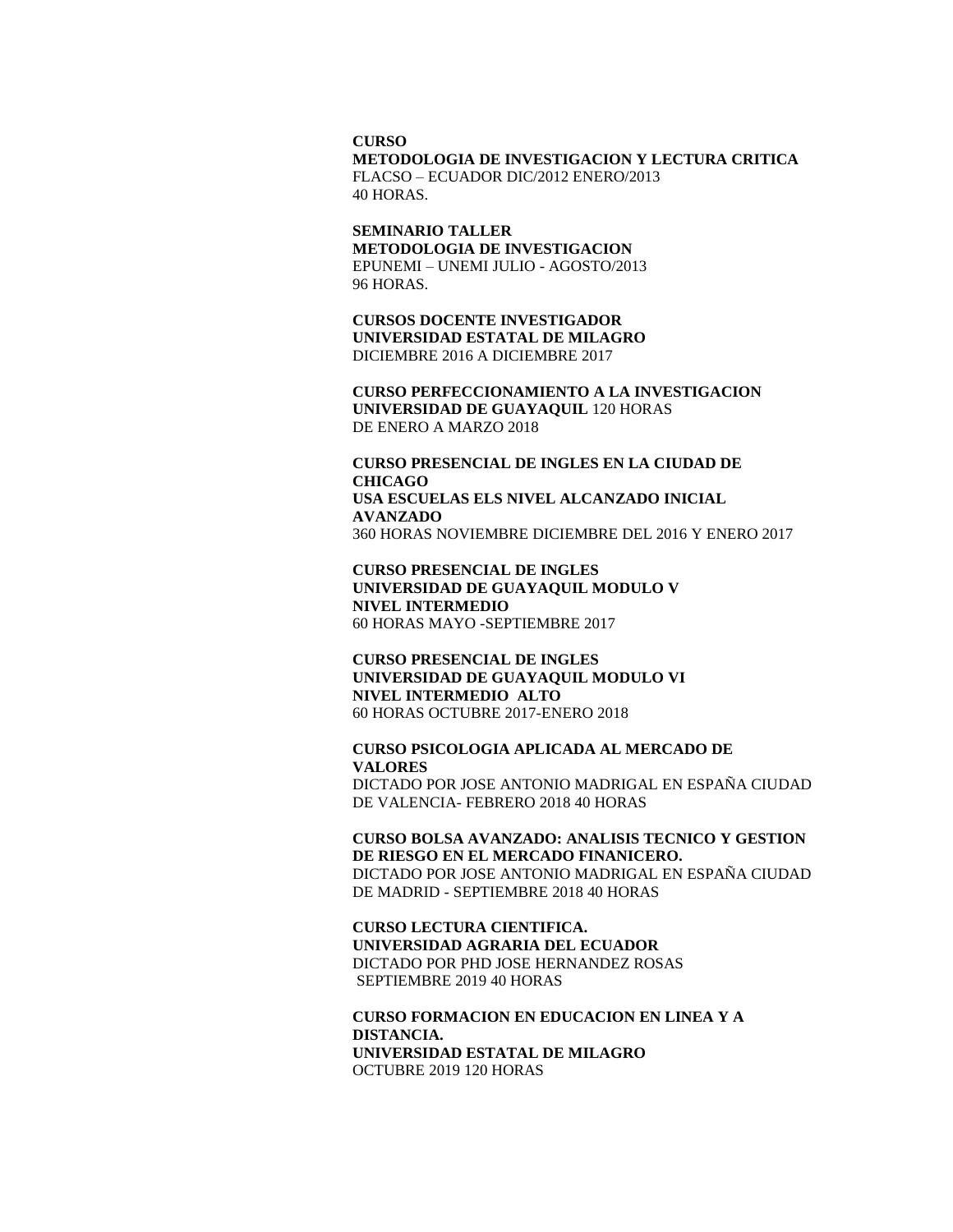## **CURSO PEDAGOGIA Y DIDACTICA DE LA EDUCACION SUPERIOR UNIVERSIDAD DE GUAYAQUIL**  40 HORAS ABRIL 2019

**CURSO METODOLOGIA DEL APRENDIZAJE UNIVERSIDAD DE GUAYAQUIL**  40 HORAS MARZO 2020

**CURSO USO DE PLATAFORMAS VIRTUALES METODOLOGIA EN LA MODALIDAD DE APRENDIZAJE ON LINE UNIVERSIDAD DE GUAYAQUIL**  40 HORAS MAYO 2020

| PUBLICACIONES | REVISTA SATHIRI INDEXADA EN LATINDEX 21955<br>ISSN 1390-6925. UNIVERSIDAD POLITECNICA ESTATAL DEL<br><b>CARCHI</b><br>LA ASOCIATIVIDAD Y LA COOPERACION<br>EN LA BASE DE LA ECONMIA POPULAR Y SOLIDARIA.<br>AÑO 2016                            |
|---------------|-------------------------------------------------------------------------------------------------------------------------------------------------------------------------------------------------------------------------------------------------|
|               | REVISTA CARIBEÑA DE LAS CIENCIAS SOCIALES, LATINDEX<br>ISSN 2254-7630.<br>ANALISIS DEL EMPRENDIMIENTO EN EL CANTON MILAGRO.<br>AÑO 2017                                                                                                         |
|               | REVISTA CIENTIFICA DOMINIO DE LAS CIENCIAS<br>LAS PRENDAS DE VESTIR ANTIBACTERIALES A BASE DE FIBRA<br>DE BAMBÚ COMO ALTERNATIVA TEXTIL EN LA CIUDAD DE<br>GUAYAQUIL., ISSN: 2477-8818 Vol. 3, núm. 2, marzo, 2017, pp. 691-<br>720             |
|               | REVSISTA POLO DEL CONOCIMIENTO<br>CONSTRUYENDO UNA CULTURA FINANCIERA CASO.<br>POL. CON. (EDICIÓN NÚM. 7) VOL. 2, NO 5 MAYO 2017, PP. 158-<br>174 ISSN: 2550 - 682X                                                                             |
|               | REVISTA POLO DEL CONOCIMIENTO<br>PROPUESTA DE SOLUCIÓN AL PROBLEMA DE TRANSPORTE<br>URBANO EN LA CIUDAD DE SAN JACINTO DE YAGUACHI. POL.<br>CON. (EDICIÓN NÚM. 7) VOL. 2, NO 5 MAYO 2017, PP. 673-692<br>ISSN: 2550 - 682X                      |
|               | REVISTA POLO DEL CONOCIMIENTO<br>LA PRODUCCIÓN ARTESANAL DEL SECTOR TEXTIL COMO<br>FUENTE DE DESARROLLO ECONÓMICO DEL CANTÓN<br>MILAGRO, PERIODO 2010-2014. POL. CON. (EDICIÓN NÚM. 7)<br>VOL. 2, NO 5 MAYO 2017, PP. 693-717 ISSN: 2550 - 682X |
|               |                                                                                                                                                                                                                                                 |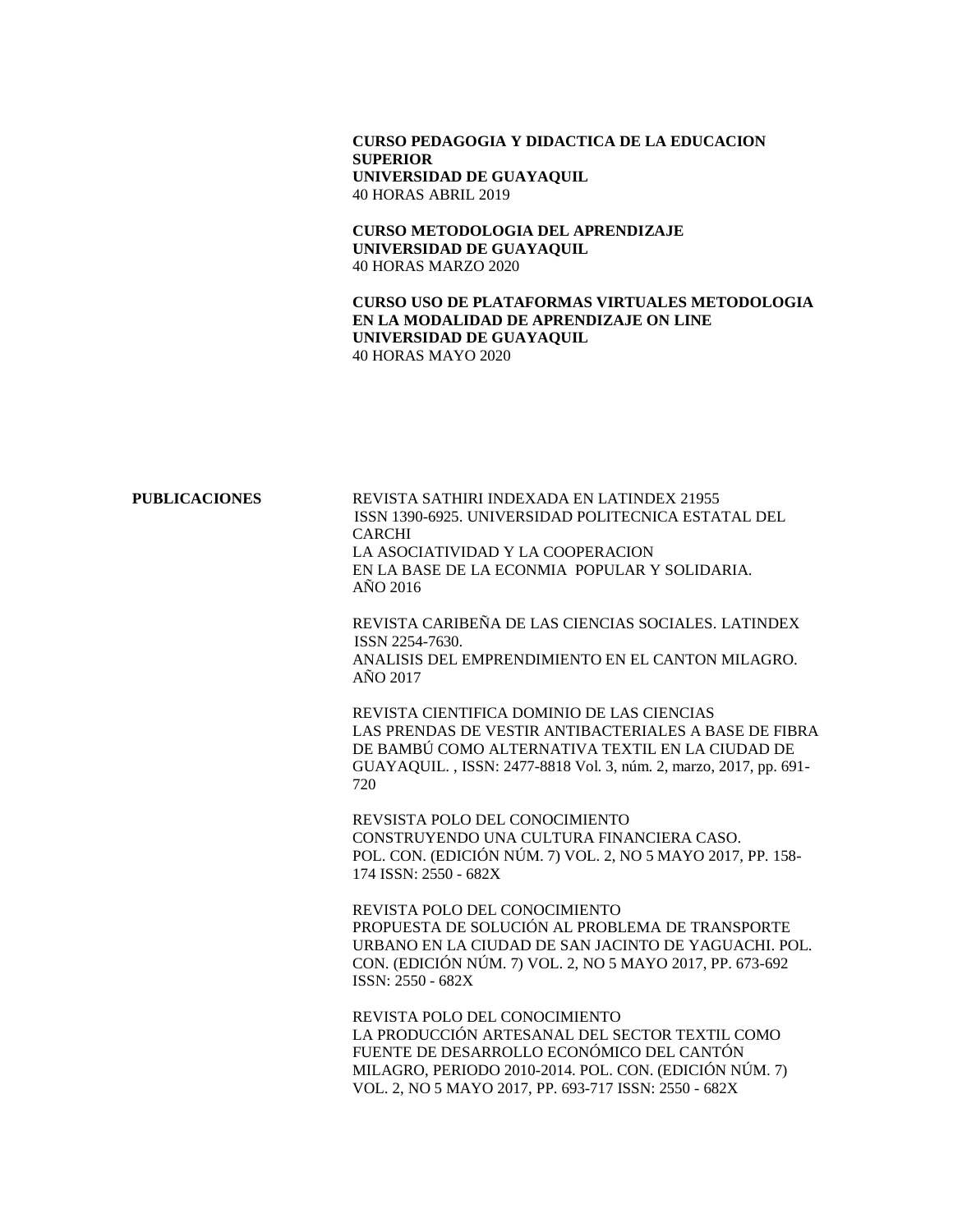REVISTA POLO DEL CONOCIMIENTO NIVELES DE CUMPLIMIENTO TRIBUTARIO RELACIONADO CON EL IMPUESTO AL VALOR AGREGADO. POL. CON. (EDICIÓN NÚM. 7) VOL. 2, NO 6 JUN. 2017, PP. 542-570 ISSN: 2550 - 682X

REVISTA DOMINIO DE LAS CIENCIAS PROMOCIÓN DE LA ECONOMÍA POPULAR Y SOLIDARIA EN EL CANTÓN MILAGRO, PROVINCIA DEL GUAYAS, REPÚBLICA DEL ECUADOR. DOM. CIEN., ISSN: 2477-8818 VOL. 3, NÚM. 3, JUNIO, 2017, PP. 3-19

REVISTA CIENTIFICA MUNDO DE LA CIENCIA Y DEL CONOCIMIENTO. ABONO ORGANICO UNA ALTERNATIVA AL USO DE QUIMICOS EN LA AGRICULTURA EN EL CANTON EL TRIUNFO PROVINCIA DEL GUAYAS. LATINDEX ISSN No.2588- 073X. VOL. 1 No.4. SEPT. 2017

CAPITULO DE LIBRO ANALISIS MULTIVARIANTE LAS VARIABLES LATENTES DERECHOS DE AUTOR UNIVERSIDAD ESTATAL DE MILAGRO AÑO 2017 ISBN 978-9942-969-86-6

REVISTA ESPACIOS ESTEREOTIPOS DE GÉNERO Y SU IMPACTO EN LA EDUCACION DE LA MUJER EN LATINOAMERICA Y ECUADOR. **SCOPUS** ISSN No.0798-1015. VOL. 40 No.41. DIC. 2019

REVISTA INCLUSIONES EL COMERCIO JUSTO COMO MOVIMIENTO GLOBAL: UNA REVISIÓN SISTEMÁTICA DE LITERATURA. **WOS** ISSN No. 0719-4706. VOL. 7. OCT. 2020

REVISTA ESPACIOS LA SEGURIDAD ALIMENTARIA: UNA REVISIÓN SISTEMÁTICA CON ANÁLISIS NO CONVENCIONAL**. SCOPUS** ISSN No.0798-1015. VOL 41 (45) NOVIEMBRE 2020

### **EXPERIENCIA LABORAL:**

| AYUDANTE DE CATEDRA<br>UNIV. DE GUAYAQUIL | HISTORIA DE LA ECONOMIA MUNDIAL<br>PROFESOR: ECON. JORGE DUQUE RUIZ. 1992.1993                |
|-------------------------------------------|-----------------------------------------------------------------------------------------------|
|                                           | POLITICA ECONOMICA Y MACROECONOMIA II.<br>PROFESOR: ECON. FREDDY ALVARADO ESPINOZA. 1994-1995 |
|                                           | <b>MACROECONOMIA</b><br>PROFESOR: ECON. LUIS ROSERO MALLEA. 1996<br>SEMINARIO PARA EGRESADOS. |
|                                           | <b>CURSO DE FORMACION DE LIDERES Y LIDEREZAS</b>                                              |

FACILITADOR 220 HORAS. 2003

DOCENCIA UNIVERSITARIA: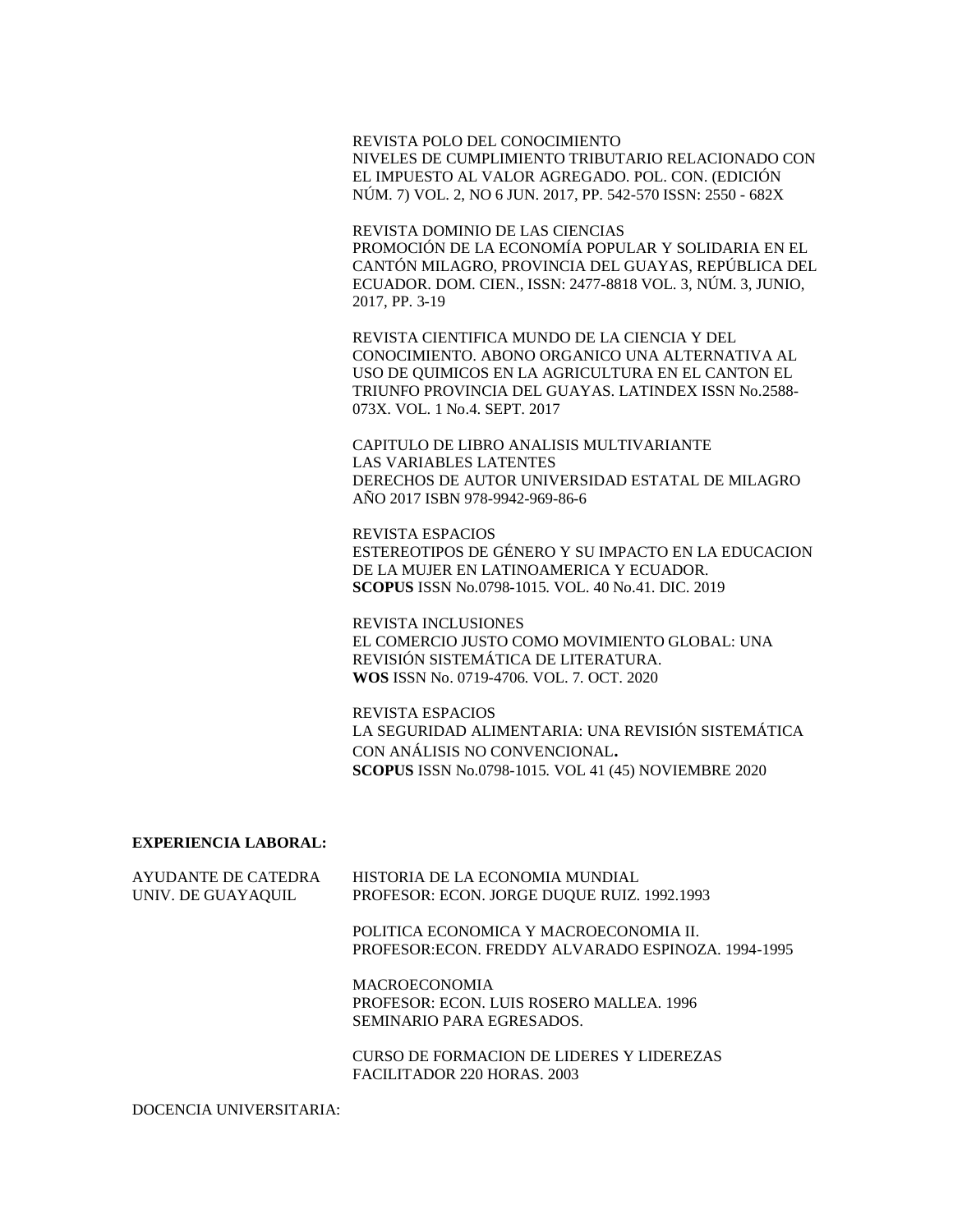CATEDRAS: GESTION DE TALENTO HUMANO, ECONOMIA ECUATORIANA, EVALUACION DE PROYECTOS, FORMULACION DE PROYECTOS, POLITICA FISCAL, ANALISIS ECONOMICO, FIJACION DE PRECIOS, AUDITORIA, GESTION DE LA CALIDAD, PRESUPUESTO, SISTEMAS DE INFORMACION GERENCIAL, MERCADO DE CAPITALES Y DERIVADOS FINANCIEROS, EMPRESAS CORPORATIVAS, TUTOR DE TESIS DE PREGRADO, TUTOR DE TESIS DE MAESTRIA, INGENIERIA ECONOMICA, DESARROLLO DE EMPRENDEDORES, **FINANZAS CORPORATIVAS, PLANEACION ESTRATEGICA, BANCA Y MERCADO DE VALORES, MATEMATICAS FINANCIERAS, ADMINISTRACION II. ECONOMIA INTERNACIONAL, MICROECONOMIA, MACROECONOMIA II**. UNIVERSIDAD AGRARIA DEL ECUADOR UNIVERSIDAD ESTATAL DE MILAGRO- ECUADOR. UNIVERSIDAD POLITECNICA SALESIANA. DIRECTOR TESIS DE MAESTRIA **UNIVERSIDAD DE GUAYAQUIL-ECUADOR 2014 – 2021/03 ACTUAL**

## **EDITOR DE LA SECCION ADMINISTRACION REVISTA ECA SINERGIA UNIVERSIDAD TECNICA DE MANABI**

INVESTIGADOR COORDINADOR DE APLICACION DE ENCUESTAS DEL CENTRO ANDINO DE ACCION POPULAR CAAP EN SECTORES SUBURBA-NOS DE LA CIUDAD DE GUAYAQUIL. 1995

AREA FINANCIERA DEPARTAMENTO FINANCIERO UNIVERSIDAD DE GUAYAQUIL CONTABILIDAD Y PRESUPUESTO (6 AÑOS)

> COMISION DE ESTUDIOS PARA EL DESARROLLO DE LA CUENCA DEL RIO GUAYAS CEDEGE ASISTENTE FINANCIERO: UNIDAD EJECUTORA CENTRAL HIDROELECTRICA DAULE-PERIPA. GESTION FINANCIERA DEL PROYECTO CON TRES TIPOS DE FINANCIAMIENTO (5 AÑOS)

ASISTENTE DIRECCION FINANCIERA DE CEDEGE 2001-2003 GESTION ADMINISTRATIVA FINANCIERA DE PROYECTOS E INVERSIONES (2 AÑOS)

UNIVERSIDAD ESTATAL DE MILAGRO DIRECTOR FINANCIERO 2004 – 04/2013 – GESTION DE CONTABILIDAD, PRESUPUESTO Y TESORERIA, GESTION DE FONDOS DE CESANTIA Y JUBILACION DE LOS SERVIDOES UNIVERSITARIOS, GESTION DE INVERSIONES DE LA UNIVERSIDAD.

GERENCIA FINANCIERA DE LA CAJA DE AHORRO Y CREDITO DE LA UNIVERSIDAD ESTATAL DE MILAGRO 2006-2011

DIRECCION ADMINISTRATIVA Y FINANCIERA EMPRESA PÚBLICA UNEMI – MAYO- NOVIEMBRE/2013